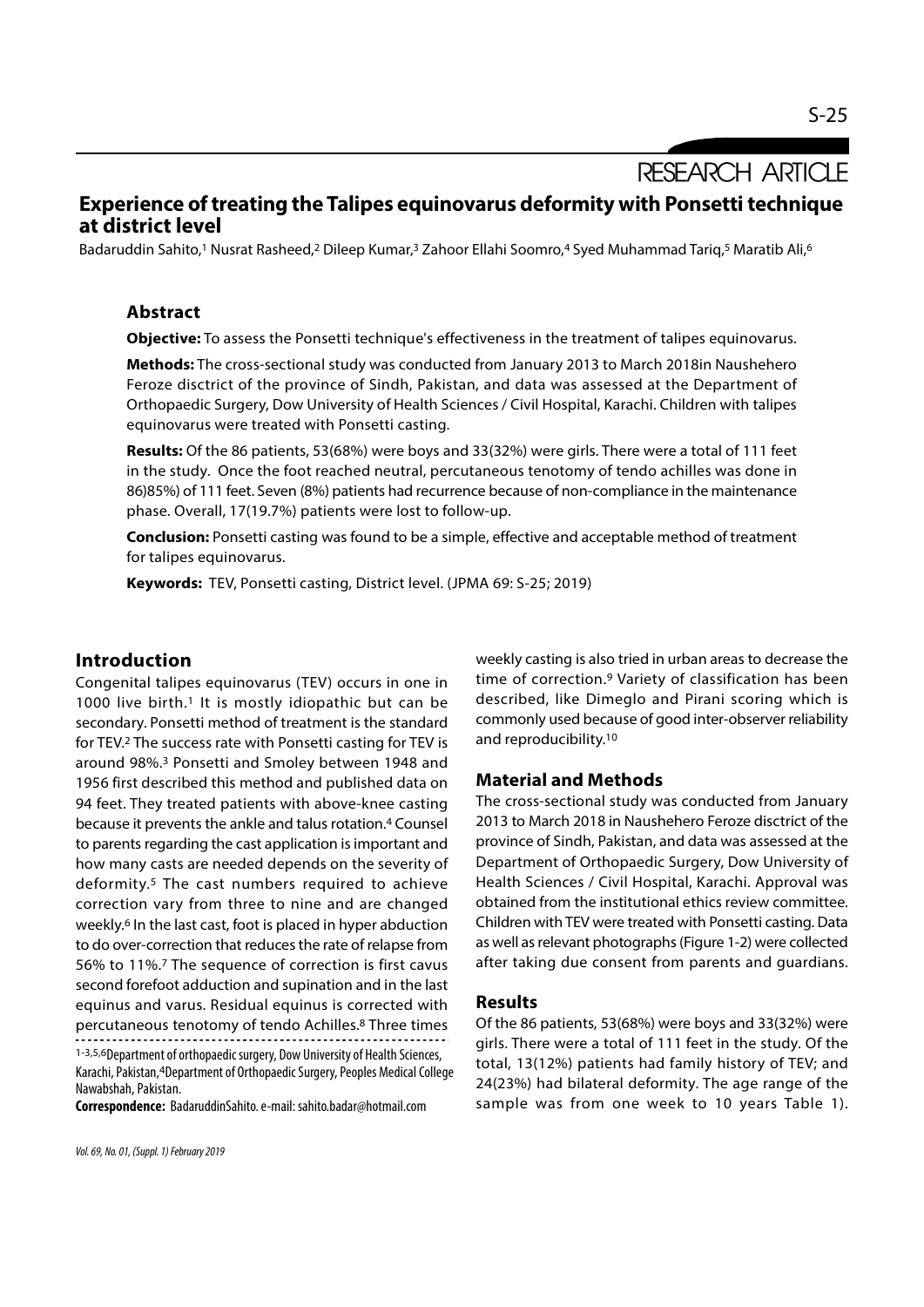$S-26$  B. Sahito, N. Rasheed, D. Kumar et al.



Figure-1 A: Before correction.



Figure-1 B: After correction.



Figure-2 A: Before correction.



Figure-2 B: With Dennis brown shoes after correction.

#### Table-1: Age at presentation.

| 1 week to 1 year  | 29 |
|-------------------|----|
| 1 year to 4 years | 36 |
| 5 to 8 years      | 13 |
| 8 to 10 years     | 08 |
|                   |    |

Table-2: Number of casts for correction.

| 1 to 4 years  | 5 to 6 casts  |
|---------------|---------------|
| 5 to 10 years | 8 to 10 casts |

There were7(6%) patients who had been treated elsewhere but had recurrence while 8(7%) children had secondary TEV. Children aged up to 4 years needed 5-6 casts while the rest needed 8-10 casts (Table 2).

Once the foot reached neutral position, percutaneous tenotomy of tendo Achilles was done in 86(85%) feet. Dennis brown shoes were advised after correction to be worn for 2 years. Maximum follow-up of patients was 4 years. Seven (8%) patients had recurrence because of noncompliance in the maintenance phase. Overall, 17(19.7%) patients were lost to follow-up.

# **Discussion**

Around 80% of children born with congenital TEV live in less developed nations. It is difficult for the parents to get treatment at their doorstep as few orthopaedic surgeons serve in rural areas and tertiary hospitals are a bit too far away. In Pakistan, a national programme for the correction of TEV is there but has not developed at district levels yet. In countries like Malawi, Uganda India, Tanzania, Ethiopia and Vietnam, respective governments have approved and initiated Ponsetti method of TEV treatment.11-15

Study conducted in Brazil on 51 feet showed bilateral involvement in 64.5%, with mean cast changes being 5.8 and tenotomy in 26 patients. Significant deformity improvement was seen in 90.2% patients. Pirani mean scoring improved from 5.5 to 3.6 after treatment.16

Riberio Lara et al also reported Ponsetti method as a successful non-operative treatment. 17

A retrospective study compared French method with Ponsetti. Both groups showed no statistically significant differences for Dimeglio grade, time from birth to treatment initiation, and poor prognosis was associated with severity of score.<sup>18</sup>

Systemic review on 870 club feet showed strong evidence for a positive relation between cast change interval and treatment duration. But there is no evidence for any relation between the cast change interval and the required number of casts, tenotomy rate, required surgery or failure rate.19

Grimes et al. found Ponsetti casting for TEV patient as an inexpensive method of treatment that is less than 10th

J Pak Med Assoc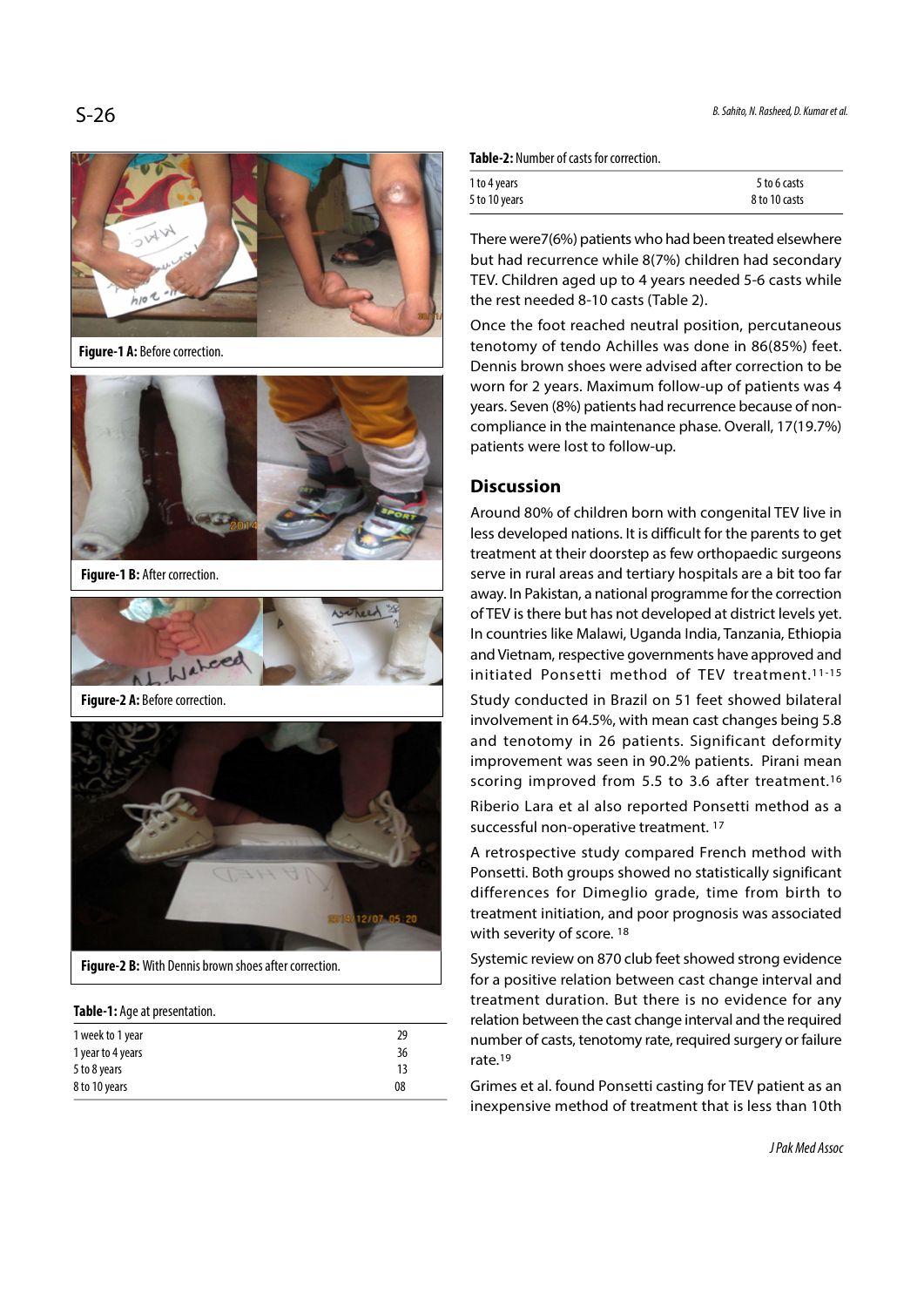of the cost of other treatment methods.20

A study conducted at the Queen Elizabeth Hospital had 31 patients with unilateral clubfoot and 60 with bilateral 3. Maripuri SN, Gallacher PD, Bridgens J, Kuiper JH, Kiely NT. Ponseti clubfeet. Of them, 77 patients had primary idiopathic clubfoot and 14 patients had secondary clubfeet, while 4. Ponseti IV, Smoley EN. Congenital club foot; the results of treatment. 32 patients were lost to follow-up.21

A study conducted in India had 356 cases with 402 feet with congenital TEV who were treated by Ponsetti method<br>6. Abbas M, Qureshi OA, Jeelani LZ, Azam Q, Khan AQ, Sabir AB. and showed good functional outcome in 95.45% cases.22

A study conducted in Abbottabad treated 177 clubfeet<br>7. Morcuende JA, Dolan LA, Dietz FR, Ponseti IV. Radical reduction in with mean age of the patients being 10.28±7.45 weeks, ranging from 2 weeks to 2 years. There were 93(52.5%) Ponseti method. Pediatrics 2004;113:376-80.<br>8. Kampa R, Binks K, Dunkley M, Coates C. Multidisciplinary male and 84(43.5%) female patents. Of these, 20 patients were corrected with serial casting only, while the rest general hospital setting. J Child Orthop 2008;2:463-7.<br>The research of additional procedure 23 9. Harnett P, Freeman R, Harrison WJ, Brown LC, Beckles V. An A study conducted in India had 356 cases with 402 feet<br>
with congenital TEV who were treated by Ponsetti method<br>
and showed good functional outcome in 95.45% cases.<sup>22</sup><br>
A study conducted in Abbottabad treated 177 clubfeet

A study conducted in Karachi included parents of 120<br>antitional R. Congenital talipes equinovarus: a review of patients. Of them, 95(79.2%) showed good compliance on Denis Browne Splint, 10(8.3%) were fair and 15(12.5%) 11. Evans AM, Van Thanh D. A review of the Ponseti method and showed poor compliance due to unaffordability. Early relapse was observed in 23(19.16%) patients and they 12. Gupta A, Singh S, Patel P, Patel J, Varshney MK. Evaluation of the were treated accordingly. Overall success was seen in 116(96.67%) cases.24

Problems noted by the current study in rural areas was less educated parents, poverty, false beliefs about deformity, parents whose child got treatment and relapsed 14. Lavy CB, Mannion SJ, Mkandawire NC, Tindall A, Steinlechner C, or were resistant cases made people believe that the deformity is not generally treatable. Dennis Brown shoes 15. Gul A, Sambandam S. Results of manipulation of idiopathic clubfoot or brace were beyond their means and improper bracing led to relapse. Also, people keep changing their cell numbers or do not take calls, making follow-up a tricky 16. Jaqueto PA, Martins GS, Mennucci FS, Bittar CK, Zabeu JLA. business.

#### Conclusion

Ponsetti casting is a simple, effective and acceptable method of treatment for TEV around the world. To facilitate 18. El Batti S, Solla F, Clément JL, Rosello O, Oborocianu I, Chau E, et the people locally, we have to make them aware that TEV deformity is correctable. Education of society is the key<br>19. Giesberts RB, van der Steen MC, Maathuis to success in this regard. EXTREET CR, Morcuende JA, Ramachandran M. Management of<br>
1. Jowett CR, Morcuende JA, Ramachandran M. Management of<br>
1. Jowett CR, Morcuende JA, Ramachandran M. Management of<br>
1. Jowett CR, Morcuende JA, Ramachandran M. Man

## Disclaimer: No Conflict of Interest: None. Sources of Funding: None.

**References**<br>1. Jowett CR, Morcuende JA, Ramachandran M. Management of congenital talipes equinovarus using the Ponseti method: a 22. Malhotra R, Mohapatra A, Arora G, Choudhury P, Joshi H, Patel P. systemic review. J Bone Joint Surg Br 2011;93:1160-4.

- S-27<br>
2. Mahan ST, Spencer SA, May CJ, Prete VI, Kasser JR. Club foot relapse:<br>
does presentation differ based on age at initial relapse? J Child<br>
Orthop 2017;11:367-72.<br>
3. Maripuri SN, Gallacher PD, Bridgens J, Kuiper JH does presentation differ based on age at initial relapse? J Child Orthop 2017;11:367-72. 5-27<br>3. Mahan ST, Spencer SA, May CJ, Prete VI, Kasser JR. Club foot relapse:<br>3. does presentation differ based on age at initial relapse? J Child<br>3. Maripuri SN, Gallacher PD, Bridgens J, Kuiper JH, Kiely NT. Ponseti<br>5. c 5-27<br>
2. Mahan ST, Spencer SA, May CJ, Prete VI, Kasser JR. Club foot relapse:<br>
does presentation differ based on age at initial relapse? J Child<br>
Orthop 2017;11:367-72.<br>
3. Maripuri SN, Gallacher PD, Bridgens J, Kuiper JH 5. Mahan ST, Spencer SA, May CJ, Prete VI, Kasser JR. Club foot relapse:<br>
does presentation differ based on age at initial relapse? J Child<br>
Orthop 2017;11:367-72.<br>
3. Maripur SN, Gallacher PD, Bridgens J, Kuiper JH, Kiely
- casting for club foot above- or below-knee? A prospective randomised clinical trial. Bone Joint J 2013;95-B:1570-4.
- J Bone Joint Surg Am 1963:45:261-344.
- accelerated Ponseti protocol for club foot. J Pediatr Orthop 2005;25:623-6.
- 2. Mahan ST, Spencer SA, May CJ, Prete VI, Kasser JR. Club foot relapse:<br>does presentation differ based on age at initial relapse? J Child<br>Orthop 2017;11:367-72.<br>3. Maripuri SN, Gallacher PD, Bridgens J, Kuiper JH, Kiely N Management of congenital talipes equinovarus by Ponseti method: a clinical study. J Foot Ankle Surg 2008;47:541-5. Orthop 2017;11:367-72.<br>
3. Maripuri SN, Gallacher PD, Bridgens J, Kuiper JH, Kiely NT. Ponseti<br>
casting for club foot - above- or below-knee? A prospective<br>
candomised clinical trial. Bone Joint J 2013;95-B:1570-4.<br>
4. Pon randomised clinical trial. Bone Joint J 2013;95-B:1570-4.<br>
4. Ponseti IV, Smoley EN. Congenital club foot; the results of treatment.<br>
18. Bone Joint Surg Am 1963:45:261-344.<br>
5. Morcuende JA, Abbasi D, Dolan LA, Ponseti IV 5. Morcuende JA, Abbasi D, Dolan LA, Ponseti IV. Results of an accelerated Ponseti protocol for club foot. J Pediatr Orthop<br>2005;25:623-6. Abbas M, Qureshi OA, Jeelani LZ, Azam Q, Khan AQ, Sabir AB.<br>Management of congenita
- the rate of extensive corrective surgery for clubfoot using the Ponseti method. Pediatrics 2004;113:376-80.
- management of club feet using the Ponseti method in a district general hospital setting. J Child Orthop 2008;2:463-7. 6. Abbas M, Qureshi OA, Jeelani LZ, Azam Q, Khan AQ, Sabir AB.<br>
Management of congenital talipes equinovarus by Ponseti method:<br>
a clinical study. J Foot Ankle Surg 2008;47:541-5.<br>
7. Morcuende JA, Dolan LA, Dietz FR, Pons a clinical study, J Foot Ankle Surg 2008;47:541-5.<br>
7. Morcurede JA, Dolan LA, Dietz FR, Ponseti IV. Radical reduction in<br>
the rate of extensive corrective surgery for clubfoot using the<br>
Ponseti method. Pediatrics 2004;11 Ponseti method. Pediatrics 2004;113:376-80.<br>
8. Kampa R, Binks K, Dunkley M, Coates C. Multidisciplinary<br>
management of club feet using the Ponseti method in a district<br>
general hospital setting. J Child Orthop 2008;2:463-
- accelerated Ponseti versus the standard Ponseti method. J Bone Joint Surg 2011;93:404-8.
- current management. J Bone Joint Surg Br 2007;89:995-1000.
- development of an infant clubfoot program in Vietnam. J Am Podiatr Med Assoc 2009;99:306-16.
- utility of the Ponseti method of correction of clubfoot deformity in a developing nation. Int Orthop 2008;32:75-9.
- 9 meral hospital setting. J Child Orthop 2008;2:463-7.<br>
9. Harnett P, Freeman R, Harrison WJ, Brown LC, Beckles V. An<br>
accelerated Ponseti versus the standard Ponseti method. J Bone<br>
Joint Surg 2011;93:404-8.<br>
10. Siapkara T, et al. Towards effective Ponseti clubfoot care: the Uganda Sustainable Clubfoot Care Project. Clin Orthop Relat Res 2009;467:1154-63. 10. Siapkara A, Duncan R. Congenital talipes equinovarus: a review of<br>current management. J Bone Joint Surg Br 2007;89:995-1000.<br>11. Evans AM, Van Thanh D. A review of the Ponseti method and<br>development of an infant clubfo
- Chimangeni S, et al. Club foot treatment in Malawi a public health approach. Disabil Rehabil 2007;29:857-62.
- development of an infant clubfoot program in Vietnam. J Am<br>
Podiatr Med Assoc 2009;99:306-16.<br>
12. Gupta A, Singh S, Patel P, Patel J, Varshney MK. Evaluation of the<br>
utility of the Ponseti method of correction of clubfoot deformity in Malawi by orthopaedic clinical officers using the Ponseti method: a realistic alternative for the developing world? J Pediatr Orthop 2007;27:971. in a developing nation. Int Orthop 2008;32:75-9.<br>
13. Pirani S, Naddumba E, Mathias R, Konde-Lule J, Penny JN, Beyeza<br>
17. et al. Towards effective Ponseti clubfoot care: the Uganda<br>
Sustainable Clubfoot Care Project. Clin 2009;467:1154-63.<br>
14. Lavy CB, Mannion SJ, Mkandawire NC, Tindall A, Steinlechner C,<br>
chimageni S, et al. Club foot treatment in Malawi - a public health<br>
approach. Disabil Rehabil 2007;29:857-62.<br>
15. Gul A, Sambandam S. approach, Disabil Rehabil 2007;29:857-62.<br>
15. Gul A, Sambandam S. Results of manipulation of idiopathic clubfoot<br>
deformity in Malawi by orthopaedic clinical officers using the<br>
Ponseti method: a realistic alternative for
- Functional and clinical results achieved in congenital club foot patients treated by Ponseti's technique. Rev Bras Ortop 2016;51:657- 61.
- congenital clubfoot using the Ponseti method: ten years of experience. Rev Bras Ortop 2013;48:362-7.
- al. Initial treatment of congenital idiopathic clubfoot: prognostic factors. Orthop Traumatol Surg Res 2016;102:1081-5.
- Ponseti method: a realistic alternative for the developing world?<br>
J Pediatr Orthop 2007;27:971.<br>
16. Jaqueto PA, Martins GS, Mennucci FS, Bittar CK, Zabeu JLA.<br>
Functional and clinical results achieved in congenital club AT, Hekman EEG, Verkerke GJ. Influence of cast change interval in the Ponseti method: a systematic review. PLoS ONE 2018;13:e0199540. doi: 10.1371/journal.pone.0199540 patients treated by Ponseti's technique. Rev Bras Ortop 2016;51:657-61.<br>
17. Lara LCR, Neto DJCM, Prado FR, Barreto AP. Treatment of idiopathic<br>
congenital clubfoot using the Ponseti method: ten years of<br>
experience. Rev B congenital clubfoot using the Ponseti method: ten years of<br>experience. Rev Bras Ortop 2013;48:362-7.<br>El Batti S, Solla F, Clément JL, Rosello O, Oborocianu l, Chau E, et<br>al. Initial treatment of congenital idiopathic clubf experience. Rev Bras Ortop 2013;48:362-7.<br>
18. El Batti S, Solla F, Clément JL, Rosello O, Oborocianu I, Chau E, et<br>
al. Initial treatment of congenital idiopathic clubfoot: prognostic<br>
factors. Orthop Traumatol Surg Res 2 factors. Orthop Traumatol Surg Res 2016;102:1081-5.<br>
19. Giesberts RB, van der Steen MC, Maathuis PGM, Besselaar<br>
AT, Hekman EEG, Verkerke GJ. Influence of cast change interval in<br>
the Ponseti method: a systematic review.
- effectiveness of club-foot treatment in low-income and middleincome countries by the Ponseti method. BMJ Glob Health 2016;1:e000023. doi: 10.1136/bmjgh-2015-000023.
- technique of correcting idiopathic clubfoot deformity. Malawi Med J 2003;15:99-101.
- Ponseti technique for the management of congenital talipes